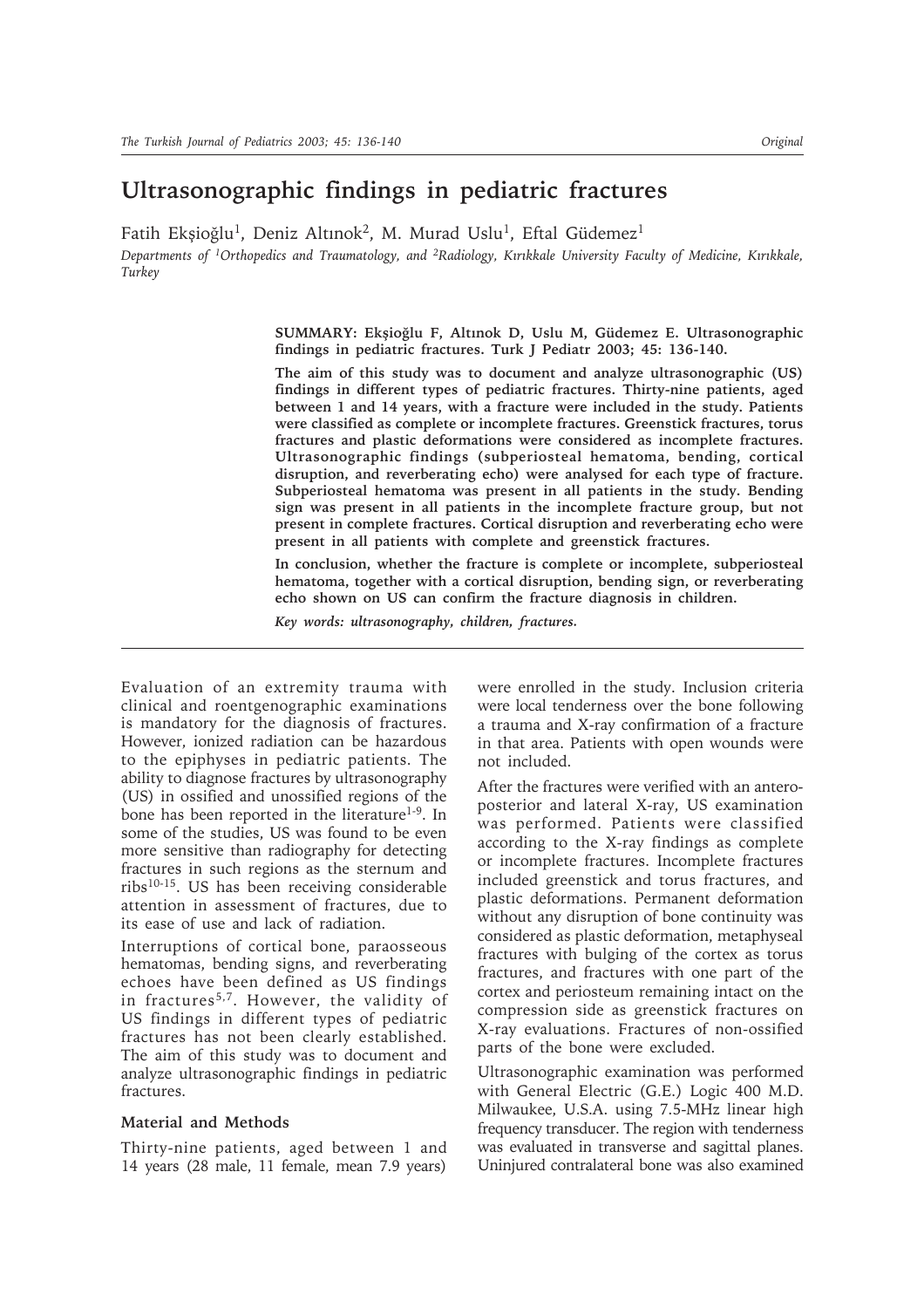| <b>Table 1.</b> Oftrasonographic Findings and Demittions of a Fracture.          |                                                                                                                                          |  |  |
|----------------------------------------------------------------------------------|------------------------------------------------------------------------------------------------------------------------------------------|--|--|
| Ultrasonographic findings                                                        | Definition                                                                                                                               |  |  |
| Subperiosteal hematoma<br>Bending<br>Cortical disruption<br>Reverberating echoes | Periosteal elevation<br>Deformation of the cortex without gapping<br>Gapping in cortical continuity<br>Increase in medullar echogenicity |  |  |

**Table I.** Ultrasonographic Findings and Definitions of a Fracture

with US. The US findings and definitions are shown in Table I.

### **Results**

There were nine patients with complete fractures and 30 patients with incomplete fractures. Table II shows the distribution of the fractures by bone and by number of cases. Incidences of the US findings in different fractures are shown in Table III.

**Table II.** Frequency of Fractured Bones to the

|          | Number of Patients |      |
|----------|--------------------|------|
|          | Number of patients | $\%$ |
| Fibula   | $\mathcal{L}$      | 5.1  |
| Humerus  |                    | 10.3 |
| Clavicle | 12                 | 30.8 |

**Table III.** Incidences of the Ultrasonographic Findings in Different Fracture Groups

| Fracture group      | Number of cases | Average age (range) | Subperiosteal<br>hematoma (%) | Bending $(\%)$ | Cortical<br>disruption $(\%)$ | Reverberating<br>echo $(\%)$ |
|---------------------|-----------------|---------------------|-------------------------------|----------------|-------------------------------|------------------------------|
| Complete fracture   |                 | 11.3<br>$(6-14)$    | 9<br>100                      | 0              | 9<br>100                      | 100                          |
| Plastic deformation | 8               | $(1-9)$             | 8<br>100                      | 8<br>100       | 4<br>50                       | 4<br>50                      |
| Torus fracture      | 14              | 7.29<br>$(1-14)$    | 14<br>100                     | 14<br>100      | 14<br>100                     | $\mathfrak{D}$<br>14.3       |
| Greenstick fracture | 8               | 9.25<br>$(5-13)$    | 8<br>100                      | 8<br>100       | 8<br>100                      | 8<br>100                     |
| Total               | 39              | 7.95<br>$(1-14)$    | 39<br>100                     | 30<br>77       | 35<br>89.7                    | 23<br>59                     |
|                     |                 |                     |                               |                |                               |                              |

| Total  | 39 | 100.0 |
|--------|----|-------|
| Tibia  |    |       |
| Radius | 19 | 48.,  |

In complete fractures, we observed all the defined US findings of a fracture except bending (Fig. 1a, 1b, 1c). In patients with

plastic deformation, subperiosteal hematoma and bending were seen in all the patients, while cortical disruption and reverberating echo were seen in only 50% of the patients (Fig. 2a, 2b). Subperiosteal hematoma, bending, and cortical disruption were the most valuable finding (100%) in torus fractures (Fig. 3a, 3b),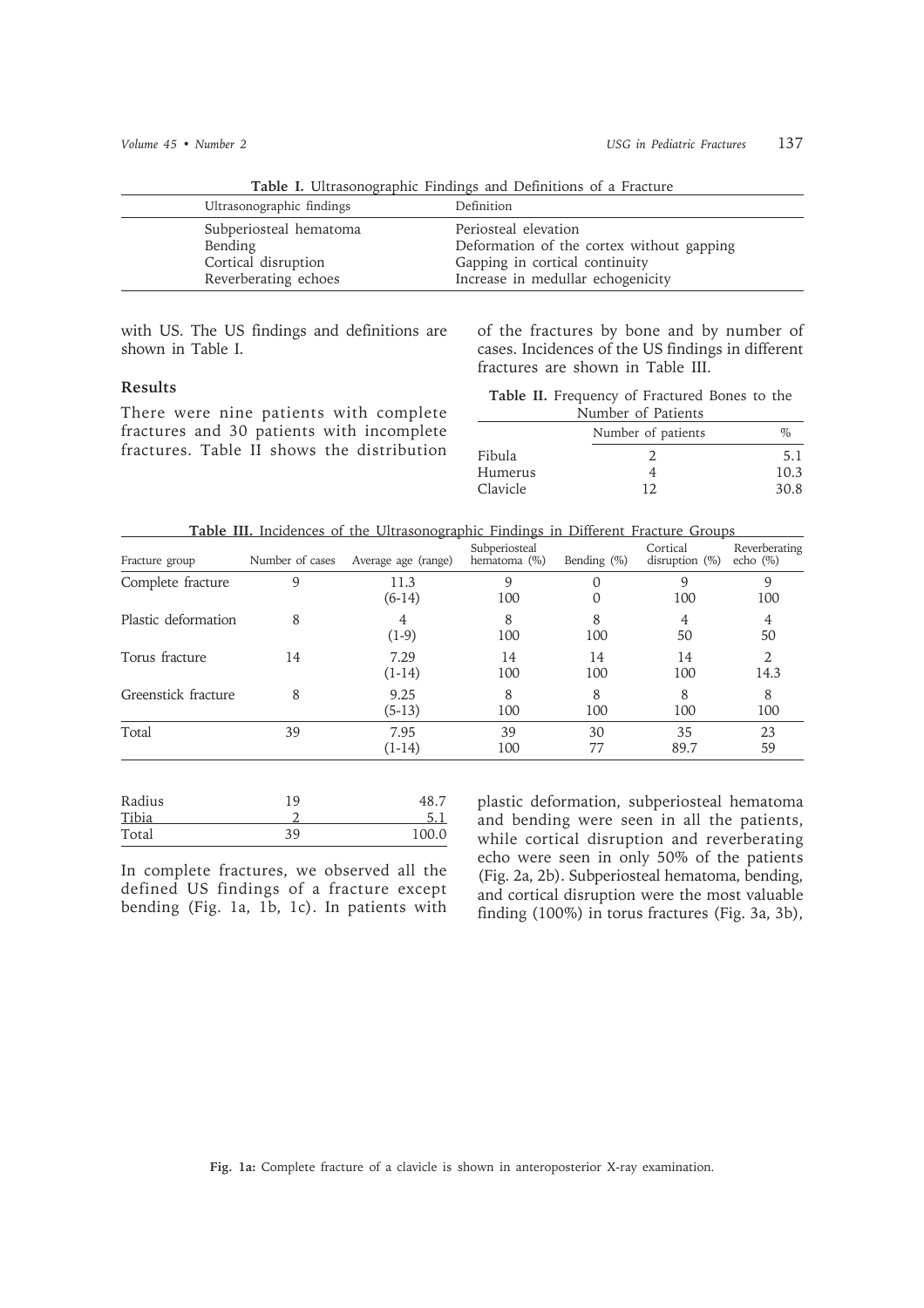**Fig. 1b:** Subperiosteal hematoma (open arrow), cortical disruption (asterisk), and reverberating echoes (short arrows) are seen in sagittal US examination.

**Fig. 1c:** On the right side, subperiosteal hematoma (open arrow), cortical disruption (asterisk), and reverberating echoes (short arrows) are seen in axial US examination. The contralateral clavicle (left side) shows no US findings of the fracture.

**Fig. 2a:** Lateral X-ray examination shows plastic deformation of radius.

**Fig. 2b:** Subperiosteal hematoma (open arrow), cortical disruption (asterisk), and reverberating echoes (short arrows) of radial plastic deformity are depicted in sagittal US examination.

**Fig. 3a:** Anteroposterior (A-P) X-ray examination shows a torus fracture of the distal metaphyseal region of radius.

**Fig. 3b:** Subperiosteal hematoma (open arrow), cortical disruption (asterisk), and bending (long arrow) are detected on sagittal US examination.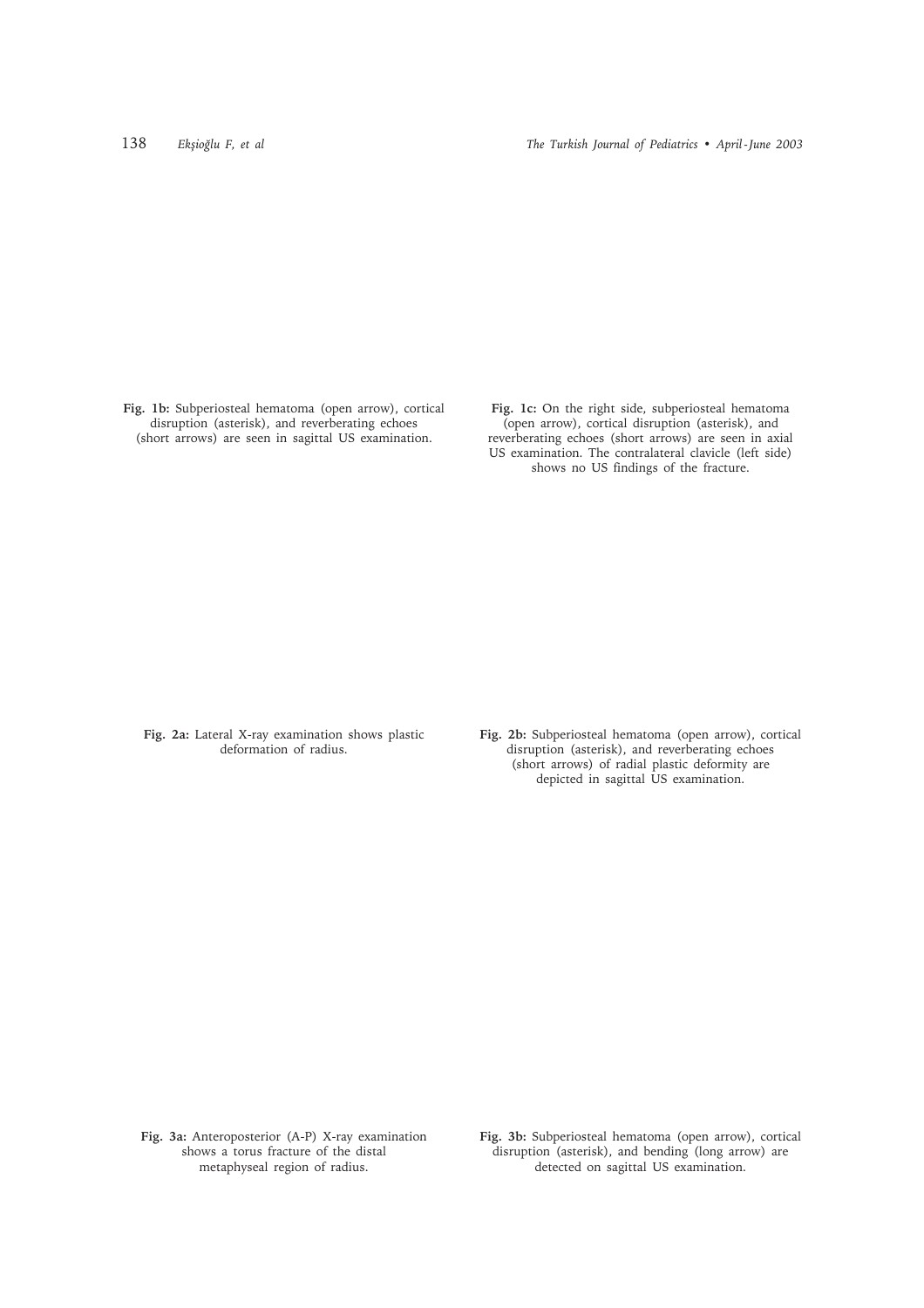**Fig. 4a:** Anteroposterior (A-P) X-ray examination shows a greenstick fracture of the clavicle.

**Fig. 4b:** Subperiosteal hematoma (open arrow), cortical disruption (asterisk), and reverberating echoes (short arrows) are obvious in axial US examination.

**Fig. 4c:** Bending (long arrows) is shown on sagittal US examination of the same patient.

while reverberating echo was seen infrequently (14.3%). All the US findings of a fracture were observed in patients with greenstick fractures (Fig. 4a, 4b, 4c).

#### **Discussion**

In this study, we analysed and documented the US findings of some of the common pediatric fractures. To do so, groups of patients with incomplete and complete fractures were studied.

A child's periosteum is thickerthan an adult's, stronger and more readily elevated from the diaphyseal and metaphyseal bone<sup>16</sup>. For this reason, in children the periosteum is usually injured to some extent in all fractures, and subperiosteal hematoma at the fracture site is frequently seen. As US has the advantage of demonstrating soft tissue pathologies better than X-ray, subperiosteal hematoma can be

clearly documented<sup>7,9,10</sup>. In our study the most valuable finding was subperiosteal hematoma in all pediatric fracture types.

Bending finding was present in all incomplete fracture types. Bending stress in developing tubular bone can cause incomplete fracture through only part of the cortical circumference. The remaining cortex is grossly intact but probably has microfractures<sup>16</sup>. In our study, any deformation of the cortex without gapping could be easily demonstrated by US in incomplete fractures.

Several authors have reported that the fracture line could be better visualized by US than Xray1,2,4,6,10. We found that if US evaluation is targeted to the area of tenderness, precise domucentation of cortical disruption is possible. Cortical disruption was detected in 100% of complete, greenstick, and torus fractures. In children, the major characteristic of the metaphyseal region is a decrease in